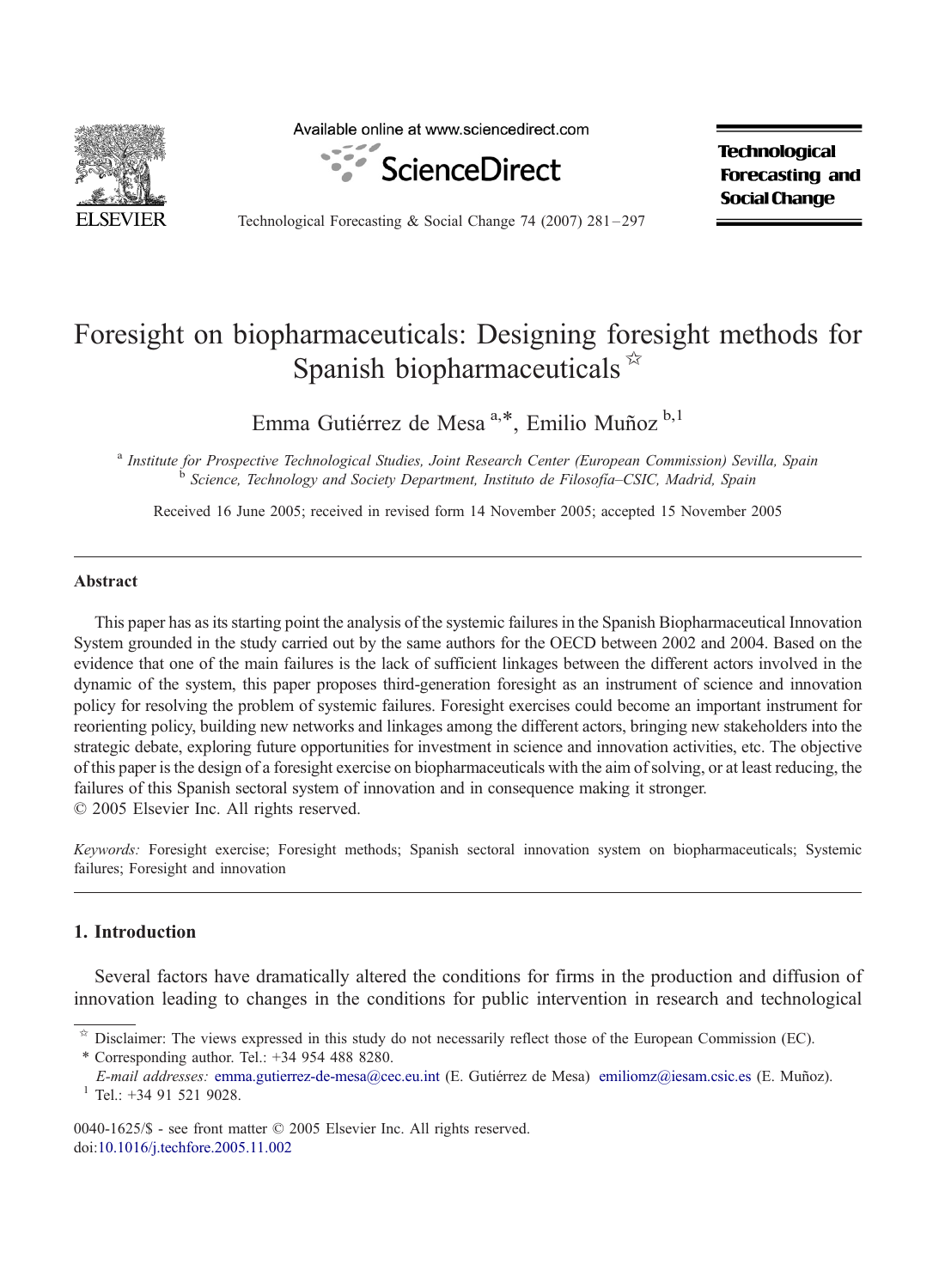development (RTD). As examples of these factors, we can mention the globalization of markets, the emergence of new markets and new competitors on technological issues, the increasing internationalization of companies and concomitantly of their research and innovation activities, the relationship between science and technology, the rising cost of RTD and the increasing arrangement of strategic alliances to cope with this and the rise of knowledge as the main economic source of corporate wealth creation. In this context, the logic of doing business and creating value has changed. Successful firms have to keep innovating to stay ahead of others. Even when the markets are the best drivers for growth and innovation, public intervention is absolutely necessary to create adequate conditions in which innovation can flourish.

There is no discussion about the fact that the success of countries is based on the success of their businesses. As Stahle [\[1\]](#page--1-0) points out, the competitiveness of a nation these days lies not only in innovation but in being continuously innovative, i.e. a "self-generative capability". The economic growth and the productivity of a nation are highly dependent on its investments in RTD. Consequently, over the last decade, this has been a priority for Spain, and indeed the whole European Union. The ambition of EU is to acquire a leading position in the global economy in comparison to Japan and the US by making a significant investment in science and technology. This is why the EU has decided to fix investment in R&D at 3% of GNP, with two-thirds of funding coming from the private sector by 2010.

### 1.1. Setting the context: the dynamics of innovation systems

The concept of systems of innovation related to geographical boundaries (national or regional) has gained support as an explanatory variable for the size, role and performance of innovation within the economy of each country or region. The national or regional system of innovation framework analyses specific factors influencing the companies' innovative capabilities with respect to the level of political influence on their environment. This concept depends on the interaction between a series of actors whose actions and interactions are influenced by a set of factors: The financial subsystem, the business subsystem, the legal framework, the regulations, the skills of human resources and their mobility, the social relations and the way in which negotiations are practised. The components of the system are responsible for the accumulation and diffusion of knowledge, are involved in the education and training of the population, develop technology, produce new products and innovative processes, and distribute them.

The dynamics of the concept of a National System of Innovation (NSI) relies on this multiintervention of actors. When we are talking about NSI we are not referring to any specific institution nor to particular activities but to a way of articulating diverse institutions and activities. We refer to a system because there is an ensemble of elements and actors which are internally differentiated but whose joint action in a harmonic and integrated way, represents the "raison dêtre" of an NSI. From this, it follows that the general objective of an NSI will be the establishment of a broad framework which improves the concerted action of all the elements (their connection and fluidity) and helps to structure, drive and foster the sciences with the support and/or integration of science and technology aiming to contribute to the increase of the cultural, social and economic patrimony of the country. Another view of the system of innovation concept has looked at non-geographical types of boundary, e.g. those of an economic sector (from the "sectoral system of innovation" concept of Malerba  $[2]$ ). Another integrative view uses the system of innovation concept to combine the analysis of sectoral activities within given geographical limits. In this approach, the system is composed of several agents and institutions, each one of them